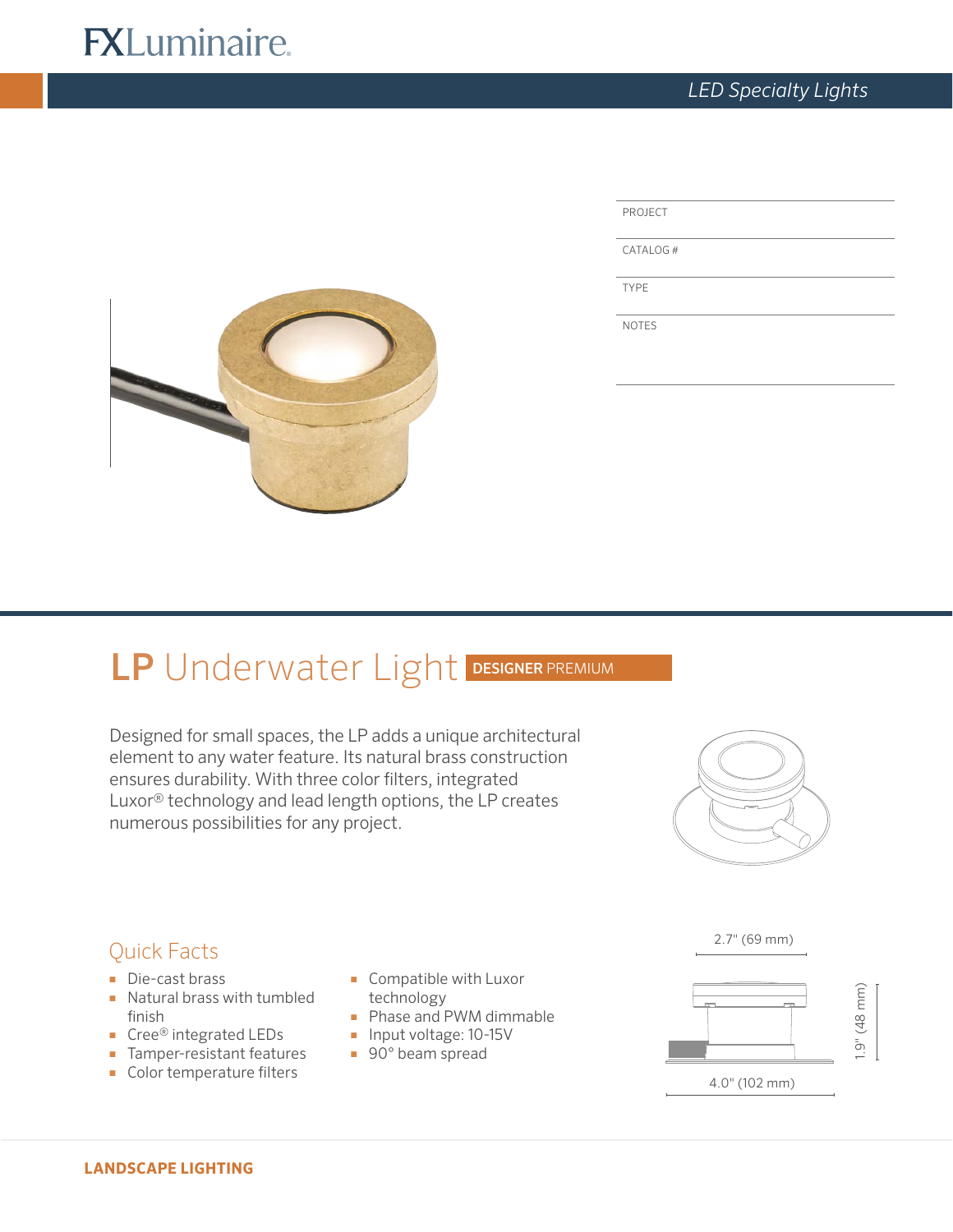# LP Underwater Light SPECIFICATIONS

| Output                             | 1LED           | 3LED           | 3LEDT          | <b>ZDC</b>           |
|------------------------------------|----------------|----------------|----------------|----------------------|
|                                    |                |                |                |                      |
| Total Lumens <sup>†</sup>          | 74             | 173            | 121            | 147                  |
| Input Voltage                      | 10 to 15V      | 10 to 15V      | 10 to 15V      | 10 to 15V            |
| Input Power (W)                    | 2.0            | 4.2            | 4.2            | 6.0                  |
| <b>VA</b>                          | 2.4            | 4.5            | 4.5            | 7.2                  |
| Efficacy (Lumens/Watt)             | 38             | 41             | 34             | 46                   |
| <b>Color Rendering Index (CRI)</b> | 84             | 84             | $- -$          | 81                   |
| <b>Center Beam Candlepower</b>     | 35             | 82             | 251            | 124                  |
| Dimming                            | PWM, Phase**   | PWM, Phase**   | PWM, Phase**   | PWM, Phase**         |
| <b>RGBW Available</b>              | No.            | No             | No             | Yes                  |
| <b>Luxor Compatibility</b>         |                |                |                |                      |
| <b>Default</b>                     | Zoning         | Zoning         | $- -$          | Zoning               |
| <b>ZD Option</b>                   | Zoning/Dimming | Zoning/Dimming | Zoning/Dimming | Zoning/Dimming       |
| <b>ZDC Option</b>                  | $- -$          | $ -$           | $-$            | Zoning/Dimming/Color |
| Minimum Rated Life (L70)           | 50,000 Hrs     | 50,000 Hrs     | 50,000 Hrs     | 50,000 Hrs           |

*\*\* For optimal performance, use a trailing-edge, phase-cut dimmer.* 

† *Measured using the 3,900K CCT lens. Multipliers for other CCTs include 0.80 (2,700K), 0.65 (4,500K), and 0.65 (5,200K).*

#### FX Luminaire

FX Luminaire is an industryleading manufacturer of landscape and architectural lighting products with a focus on the advancement of LED technology and digital lighting control with zoning, dimming and color adjustment capabilities. We offer a full spectrum of highly efficient lighting fixtures that can be utilized to create elegant, cuttingedge landscape lighting systems for commercial or residential application. Our products are available exclusively via our extensive professional distributor network.

#### Materials

Die-cast C360 brass housing and cap with composite support stand.

#### Lamp

Integrated module with Cree LEDs. Gold-plated connectors and conformal coated for maximum reliability and corrosion resistance. Proprietary on-board intelligent driver uses firmware-controlled temperature regulation, maximizing LED life. Field upgradeable and replaceable, the LEDs are rated to 50,000 hrs. Maximum drive current: 1 A.

### **Optics**

Polycarbonate color temperature adjustment lenses included with fixture: 2,700K (preinstalled), 3,900K (no lens), 4,500K, and 5,200K. Color temperature lenses field serviceable.

#### Socket

Socket contains MoistureBlock™ technology, preventing moisture from wicking up into sealed areas of the fixture.

### Wiring

16 AWG (1.3 mm); 220°F (105°C); 300V; 30' (9 m) length.

## Power

Input 10-15VAC/VDC 50/60Hz. Remote transformer required (specify separately).

#### Housing

Die-cast brass housing with capacity for 1 LED, 3 LED, or ZDC integrated LEDs.

#### Faceplate

Die-cast brass faceplate with flat face.

#### Lens

Tempered frosted glass lens with shock resistance and high tolerance for thermal expansion and stress.

### Hardware

T15 Torx screws. Finish Natural brass finish.

Ambient Operating **Temperature** 0°F to 140°F (-18°C to 60°C)

Weight 1.0 lb. (0.5 kg)

# Control

ZD or ZDC utilizes Luxor technology to zone light fixtures in up to 250 groups, dim each group in 1% increments between 0 and 100%, or change to one of 30,000 colors with RGBW LEDs. Select the ZD option for zoning/dimming or ZDC for zoning/dimming/color. Standard fixture is zoneable with Luxor.

# Sustainability

Innovation meets conservation in the design and manufacturing of our products. Where we can, we use recycled materials while maintaining superior functionality. Our LED products provide highquality light at optimal energy efficiency, lifespan and durability.

#### Installation Requirements

Designed for installation in any direction, underwater only. Maximum depth of 10' (3 m).

# Warranty

10-year limited warranty

Wildlife-Friendly Lighting Available with wildlifefriendly amber LEDs.

## Manufacturing

ISO 9001:2015 certified facility

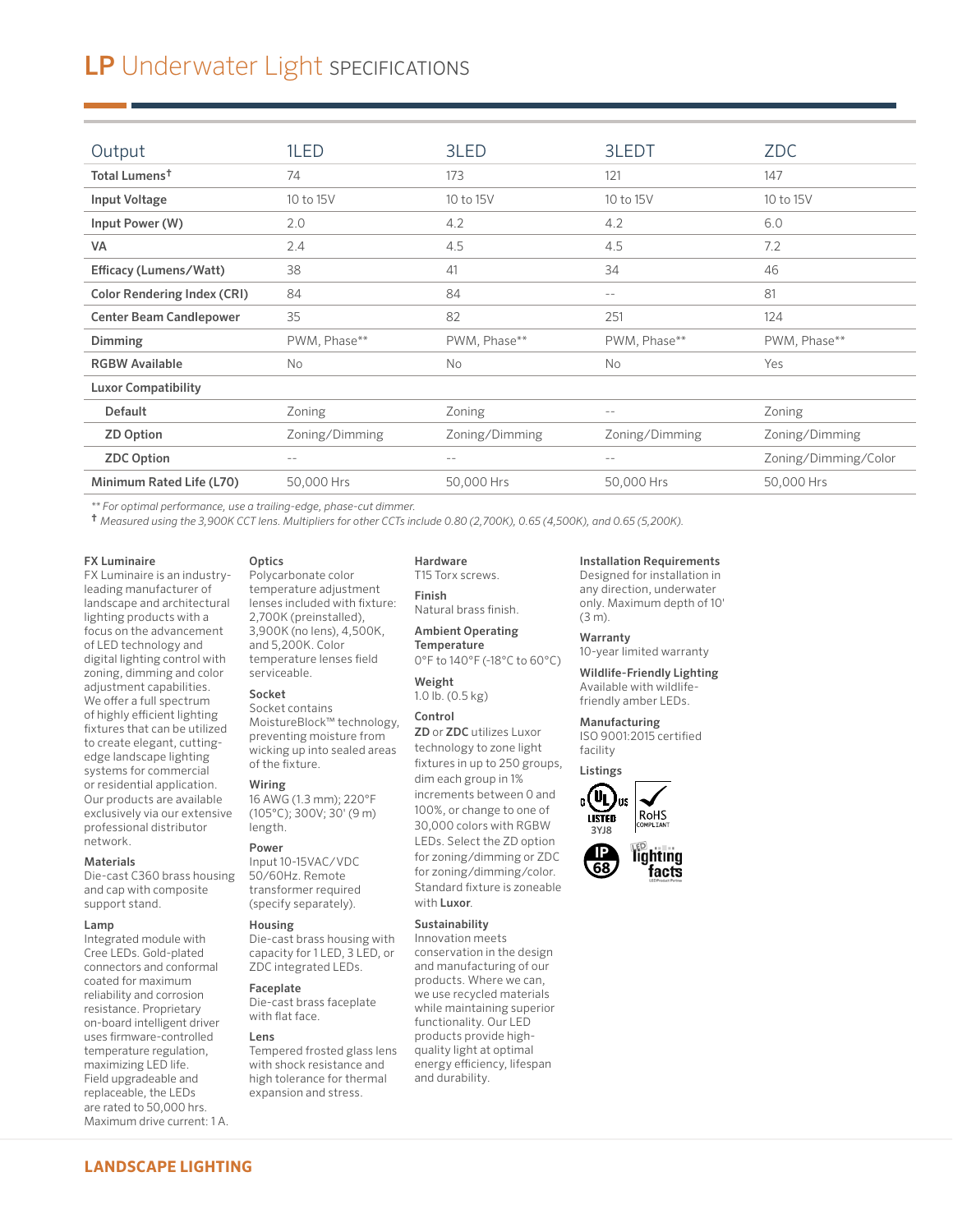# LP Underwater Light ORDERING INFORMATION

| Fixture-Size                       | Luxor<br>Option                                 | Output                                                            | Options                                              | Finish                                    |
|------------------------------------|-------------------------------------------------|-------------------------------------------------------------------|------------------------------------------------------|-------------------------------------------|
| $LP^*$                             | $\blacksquare$ [default]<br>Zone                | $\blacksquare$ 1LED<br>74 Lumens                                  | $\blacksquare$ [default]<br>Standard Lead<br>30'(9m) | $\blacksquare$ BS<br><b>Natural Brass</b> |
|                                    | $\square$ ZD<br>Zone/Dim                        | $\blacksquare$ 3LED<br>173 Lumens                                 | $\blacksquare$ XL<br>Extra-Long Lead 100'<br>(30 m)  |                                           |
|                                    |                                                 | $\blacksquare$ 3LEDT**<br>Wildlife-Friendly<br>Amber (585-595 nm) |                                                      |                                           |
|                                    | $\blacksquare$ ZDC<br>Zone/Dim/Color            | $\blacksquare$ ZDC<br>147 Lumens                                  |                                                      |                                           |
|                                    | EXAMPLE FIXTURE CONFIGURATION: LP-ZD-1LED-XL-BS |                                                                   |                                                      |                                           |
| LP<br>$\qquad \qquad \blacksquare$ | $\qquad \qquad$                                 | <b>BS</b><br>$\overline{\phantom{m}}$<br>$\overline{\phantom{a}}$ |                                                      |                                           |

*\*\* Available with ZD Luxor option only.* MOUNTING OPTIONS

*\* Ships with composite support stand.*

| <b>Mounts</b>                       | Code                     |  |
|-------------------------------------|--------------------------|--|
| SUPPORT STAND<br>$4.0''(102 \, mm)$ | 250022480000<br>Included |  |